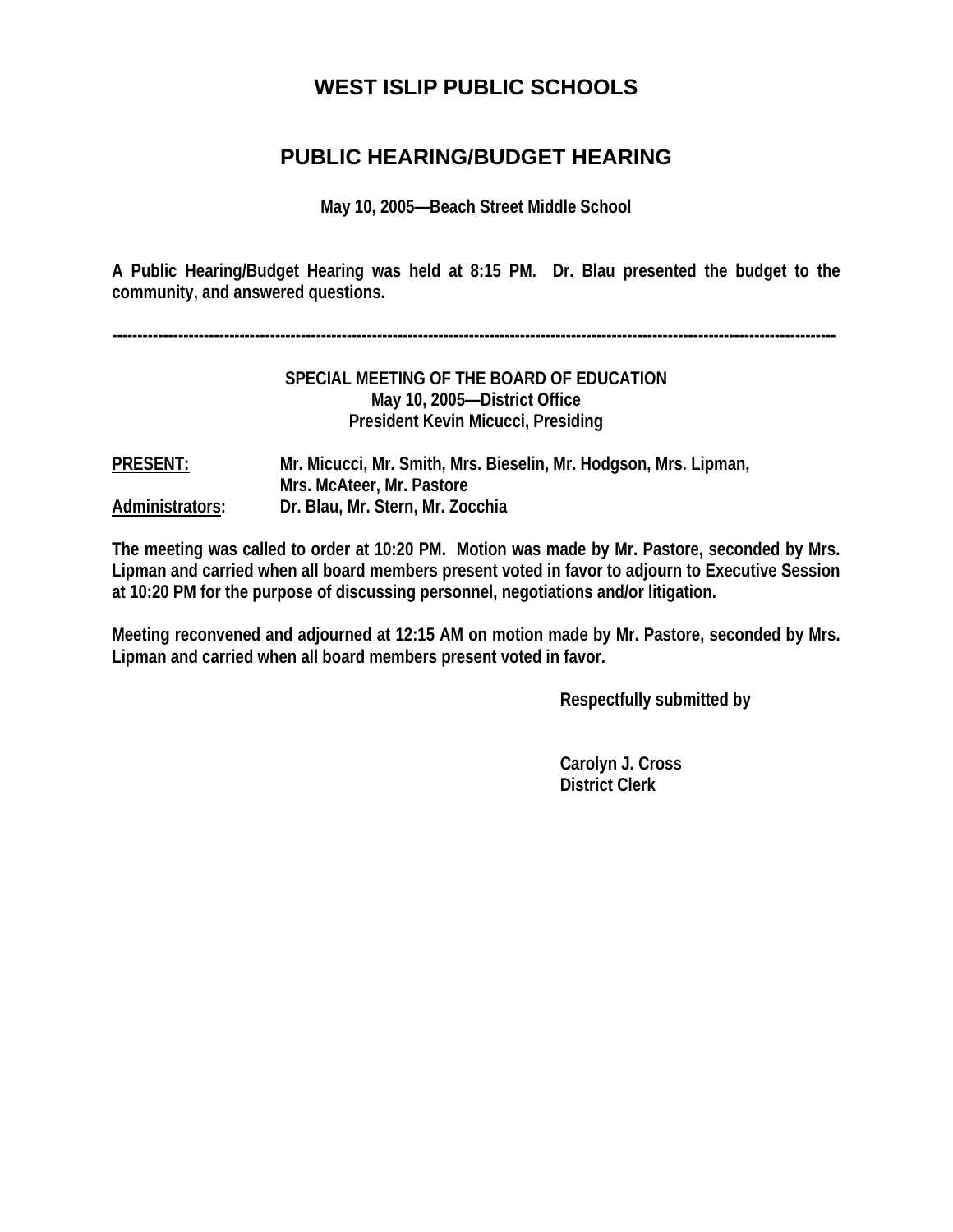### **REGULAR MEETING OF THE BOARD OF EDUCATION**

**May 17, 2005—West Islip High School President Kevin Micucci, Presiding** 

| <b>PRESENT:</b> | Mr. Micucci, Mr. Smith, Mrs. Bieselin, Mr. Hodgson, Mrs. Lipman, |
|-----------------|------------------------------------------------------------------|
|                 | Mrs. McAteer, Mr. Pastore                                        |
| Administrators: | Dr. Blau, Ms. Niles, Mr. Stern, Mr. Zocchia                      |
| Attorney:       | Mr. Volz                                                         |

**The meeting was called to order at 7:40 PM, followed by the Pledge. No one wished to speak during "An Invitation to the Public".** 

**Motion was made by Mr. Hodgson, seconded by Mrs. McAteer and carried when all board members present voted in favor to approve the minutes of the Special Meetings on April 7, 12, and 20; and the minutes of the Regular Meeting of April 14, 2005.** 

**RECOGNITION: National Teacher Appreciation Week and National Nurses' Week.** 

**Motion was made by Mrs. Bieselin, seconded by Mrs. McAteer and carried when all board members present voted in favor to approve ADMINISTRATIVE: RESIGNATION: Joan Niles, Assistant Superintendent for Business & Finance, effective July 15, 2005.** 

**Motion was made by Mrs. Lipman, seconded by Mr. Smith and carried when all board members present voted in favor to approve ADMINISTRATIVE: PROBATIONARY APPOINTMENT: Wendy J. Duffy, Assistant Superintendent for Business & Finance, effective July 1, 2005 to June 30, 2008, salary \$110,000.** 

**Motion was made by Mr. Smith, seconded by Mrs. Bieselin and carried when all board members present voted in favor to approve TEACHING: RESIGNATION: Rebecca A. Laquidara, Music Teacher, effective July 1, 2005.** 

**Motion was made by Mrs. McAteer, seconded by Mrs. Lipman and carried when all board members present voted in favor to approve TEACHING: CHILD BEARING LEAVE OF ABSENCE (paid): Elizabeth L. Kenney, Elementary Teacher, effective May 14, 2005.** 

**Motion was made by Mrs. Lipman, seconded by Mrs. McAteer and carried when all board members present voted in favor to approve TEACHING: CHILD BEARING LEAVE OF ABSENCE (paid): Lori A. Smith, Elementary Teacher, effective May 20, 2005.** 

**Motion was made by Mrs. Lipman, seconded by Mr. Smith and carried when all board members present voted in favor to approve TEACHING: CHILD REARING LEAVE OF ABSENCE (unpaid) (Pursuant to Family and Medical Leave Act of 1993—12 Weeks Continuous Medical Coverage): Lisa Brush, Elementary Teacher, effective April 19, 2005 to June 22, 2005.** 

**Motion was made by Mr. Smith, seconded by Mrs. McAteer and carried when all board members present voted in favor to approve TEACHING: CHILD REARING LEAVE OF ABSENCE (unpaid) (Pursuant to Family and Medical Leave Act of 1993—12 Weeks Continuous Medical Coverage): Kristine Hagens, Science Teacher, effective April 14, 2005 to June 24, 2005.**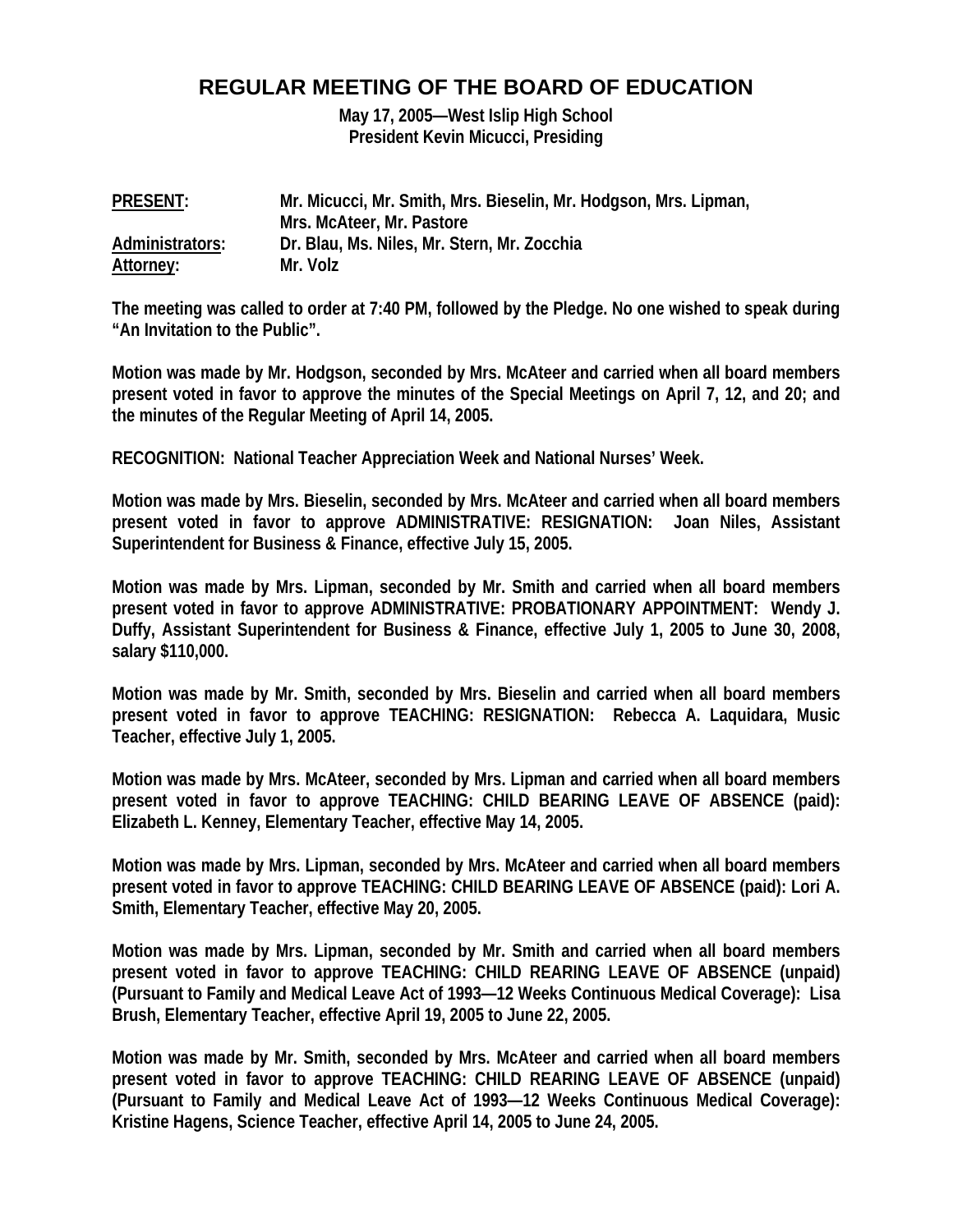#### **Page 2 Regular Meeting May 17, 2005**

**Motion was made by Mr. Smith, seconded by Mrs. McAteer and carried when all board members present voted in favor to approve TEACHING: CHILD REARING LEAVE OF ABSENCE (unpaid) (Pursuant to Family and Medical Leave Act of 1993—12 Weeks Continuous Medical Coverage): Liza B. Hunt, Elementary Teacher, effective May 9, 2005 to June 7, 2005.** 

**Motion was made by Mrs. Lipman, seconded by Mr. Smith and carried when all board members present voted in favor to approve TEACHING: CHILD REARING LEAVE OF ABSENCE (unpaid) (Pursuant to Family and Medical Leave Act of 1993—12 Weeks Continuous Medical Coverage): Michelle B. Quigley, Elementary Teacher, effective May 2, 2005 to June 12, 2005.** 

**Motion was made by Mrs. Bieselin, seconded by Mrs. McAteer and carried when all board members present voted in favor to approve TEACHING: CHILD REARING LEAVE OF ABSENCE (unpaid) (Pursuant to Family and Medical Leave Act of 1993—12 Weeks Continuous Medical Coverage): Meghan Regan, Special Education Teacher, effective May 9, 2005 to June 30, 2005.** 

**Motion was made by Mrs. Lipman, seconded by Mrs. McAteer and carried when all board members present voted in favor to approve TEACHING ASSISTANT: RECISION OF PROBATIONARY APPOINTMENT: Donna Cummings, Teacher Assistant, effective April 4, 2005.** 

**Motion was made by Mr. Smith, seconded by Mrs. Bieselin and carried when all board members present voted in favor to approve TEACHER ASSISTANT: LEAVE REPLACEMENT: Donna Cummings, Teacher Assistant, effective April 4, 2005, Step 1.** 

**Motion was made by Mr. Smith, seconded by Mrs. Lipman and carried when all board members present voted in favor to approve TEACHER ASSISTANT: PROBATIONARY APPOINTMENT: Eleni Sipoli, Teacher Assistant, effective April 4, 2005 to November 4, 2007, Step 3.** 

**Motion was made by Mrs. McAteer, seconded by Mr. Smith and carried when all board members present voted in favor to approve CLASSIFIED CIVIL SERVICE: PROBATIONARY APPOINTMENT: Edward Ginley, Security Guard, effective May 2, 2005, Step 1.** 

**Motion was made by Mrs. McAteer, seconded by Mr. Smith and carried when all board members present voted in favor to approve CLASSIFIED CIVIL SERVICE: PROBATIONARY APPOINTMENT: Erin Gavin, Principal Stenographer, effective July 1, 2005, Step 1.** 

**Motion was made by Mr. Hodgson, seconded by Mr. Pastore and carried when all board members present voted in favor to approve CLASSIFIED CIVIL SERVICE: PROBATIONARY APPOINTMENT: JoAnn Horyczun, Part Time Food Service Worker, effective May 2, 2005, Step 1.** 

**Motion was made by Mr. Smith, seconded by Mrs. McAteer and carried when all board members present voted in favor to approve CLASSIFIED CIVIL SERVICE: PROBATIONARY APPOINTMENT: Suzanne Vivo, Part Time Food Service Worker, effective May 4, 2005, Step l.** 

**Motion was made by Mr. Smith, seconded by Mrs. McAteer and carried when all board members present voted in favor to approve CLASSIFIED CIVIL SERVICE: PROBATIONARY APPOINTMENT: Rosemary White, Teacher Aide, effective April 18, 2005, Step 1.**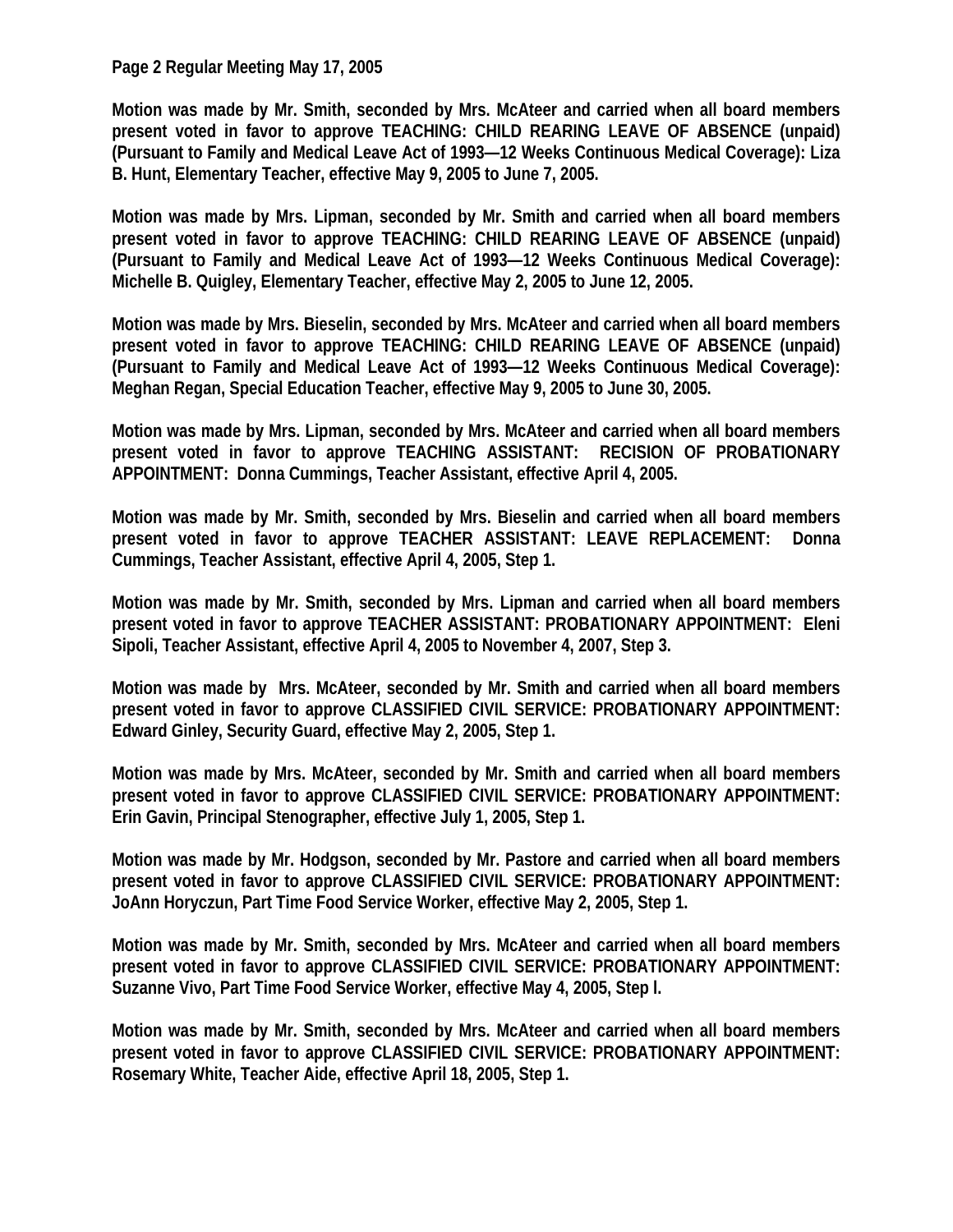**Page 3 Regular Meeting May 17, 2005** 

**Motion was made by Mrs. Bieselin, seconded by Mrs. McAteer and carried when all board members present voted in favor to approve CLASSIFIED CIVIL SERVICE: LEAVE OF ABSENCE (unpaid) (Pursuant to Family Medical Leave Act of 1993—12 Weeks Continuous Medical Coverage): Jonathan Brett, Maintenance Mechanic IV, effective July 11, 2005 through August 1, 2005.** 

**Motion was made by Mr. Smith, seconded by Mrs. McAteer and carried when all board members present voted in favor to approve CLASSIFIED CIVIL SERVICE: RESIGNATION: Maria Lamon, Cafeteria Aide, effective June 24, 2005.** 

**Motion was made by Mr. Smith, seconded by Mrs. Bieselin and carried when all board members present voted in favor to approve CLASSIFIED CIVIL SERVICE: RESIGNATION: Alicj Sadkowski, Assistant Cook, effective May 2, 2005.** 

**Motion was made by Mr. Smith, seconded by Mrs. McAteer and carried when all board members present voted in favor to approve CLASSIFIED CIVIL SERVICE: RESIGNATION: Frank Montalvo, Head Custodian, effective June 30, 2005.** 

**Motion was made by Mr. Smith, seconded by Mr. Hodgson and carried when all board members present voted in favor to approve CLASSIFIED CIVIL SERVICE: TERMINATION: William Rooney, Custodial Worker I, effective April 22, 2005.** 

**Motion was made by Mr. Smith, seconded by Mrs. Lipman and carried when all board members present voted in favor to approve CLASSIFIED CIVIL SERVICE: TRANSFER – LATERAL: Darlene Levi, Principal Account Clerk, effective May 20, 2005.** 

**Motion was made by Mr. Hodgson, seconded by Mrs. McAteer and carried when all board members present voted in favor to approve OTHER: SUBSTITUTE TEACHERS (\$85 per diem): Jennifer Barrera, effective September 1, 2005,** *student teacher***; Kelly Kazemier, effective April 20, 2005,**  *intern***; Maria LaMon, effective September 6, 2005.** 

**The Finance Committee met on 5/10. The Policy Committee did not meet. However, a Second Reading took place tonight for File 5230: Acceptance of Gifts, Grants, and Bequests and File 8130: Religious Expression in the Public Schools. Copies were available for the public. Motion was made by Mr. Hodgson, seconded by Mr. Smith and carried when all board members present voted in favor to adopt policies.** 

**The School Board/Student Liaison Committee met on 5/4, 5/5 and 5/10. The Buildings and Grounds Committee met on 5/10. The Committee on Special Education/Preschool Special Education met, re: recommendations, classification/placement/I.E.P. modifications of students as delineated: CSE ID#: 2419, 2863, 5306, 4445, 4673, 4901, 4909, 5214, 5613, 5807, 5112, 4337, 4981, 5447, 5173, 5426, 5786, 5911, 2142, 2486, 2601, 2664, 4578, 4580, 6004, 5918, 5974, 6003, 5991, 6024, 6025, 6026, 5514, 5997, 2253, 3840, 5985, 6019. The Health and Wellness Committee met on 4/19.** 

**The Treasurer's Report for March was presented.** 

**Motion was made by Mr. Hodgson, seconded by Mr. Smith and carried when all board members present voted in favor to approve bond issue change orders, as recommended by Finance Committee: credit of \$9,200.00 to Paza Contracting.**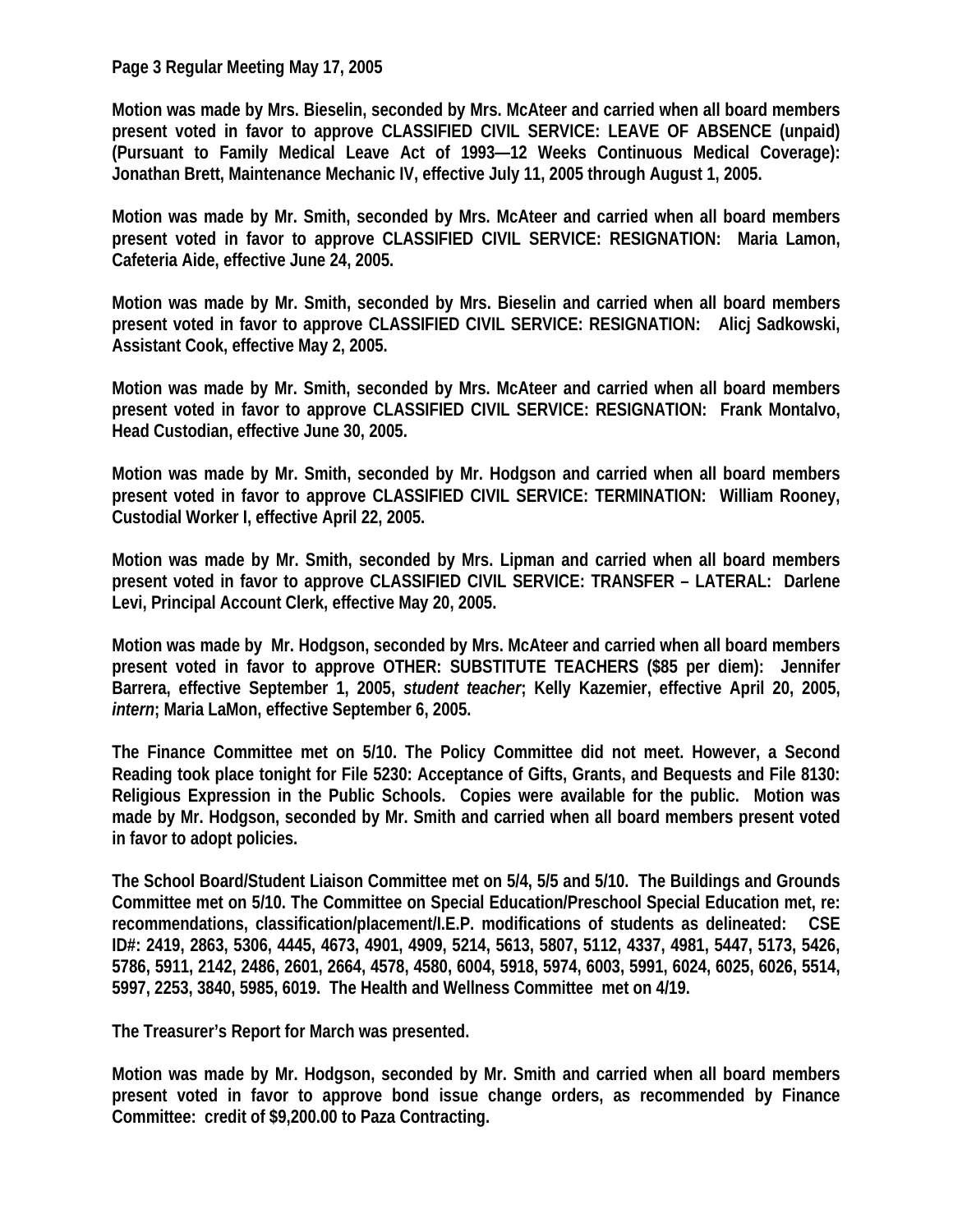**Page 4 Regular Meeting May 17, 2005** 

**Motion was made by Mr. Smith, seconded by Mrs. McAteer and carried when all board members present voted in favor to approve the following Health Service contract with West Islip UFSD: Half Hollow Hills CSD (Upper Room School) 7 students @ \$448.11 = \$3,136.77.** 

**Reorganizational Meeting and Board Meetings for the 2005-06 school year was discussed.** 

**Motion was made by Mr. Smith, seconded by Mrs. McAteer and carried when all board members present voted in favor to approve Jesse Greenwald Scholarship Recipient – Jonathan Falsetta.** 

**Motion was made by Mr. Pastore, seconded by Mr. Hodgson and carried when all board members present voted in favor to approve Child Safety Zone—intersection of Schember Road and Bay Shore Road, West Islip, commencing September 2005.** 

**An "Invitation to the Public" was held, with 3 residents speaking. Subjects of concern have been recorded in log.** 

**Motion was made by Mrs. Lipman, seconded by Mrs. McAteer and carried when all board members present voted in favor to adjourn to Executive Session at 8:31 PM for the purpose of discussing personnel, negotiations and/or litigation.** 

**Meeting reconvened at 9:34 PM on motion made by Mrs. Lipman, seconded by Mrs. Bieselin and carried when all board members present voted in favor. Meeting adjourned at 9:34 PM on motion made by Mr. Hodgson, seconded by Mrs. Bieselin and carried when all board members present voted in favor.** 

 **Respectfully submitted by** 

 **Carolyn J. Cross District Clerk** 

**All correspondence, reports or related materials referred to in these minutes are on file in the District Office.**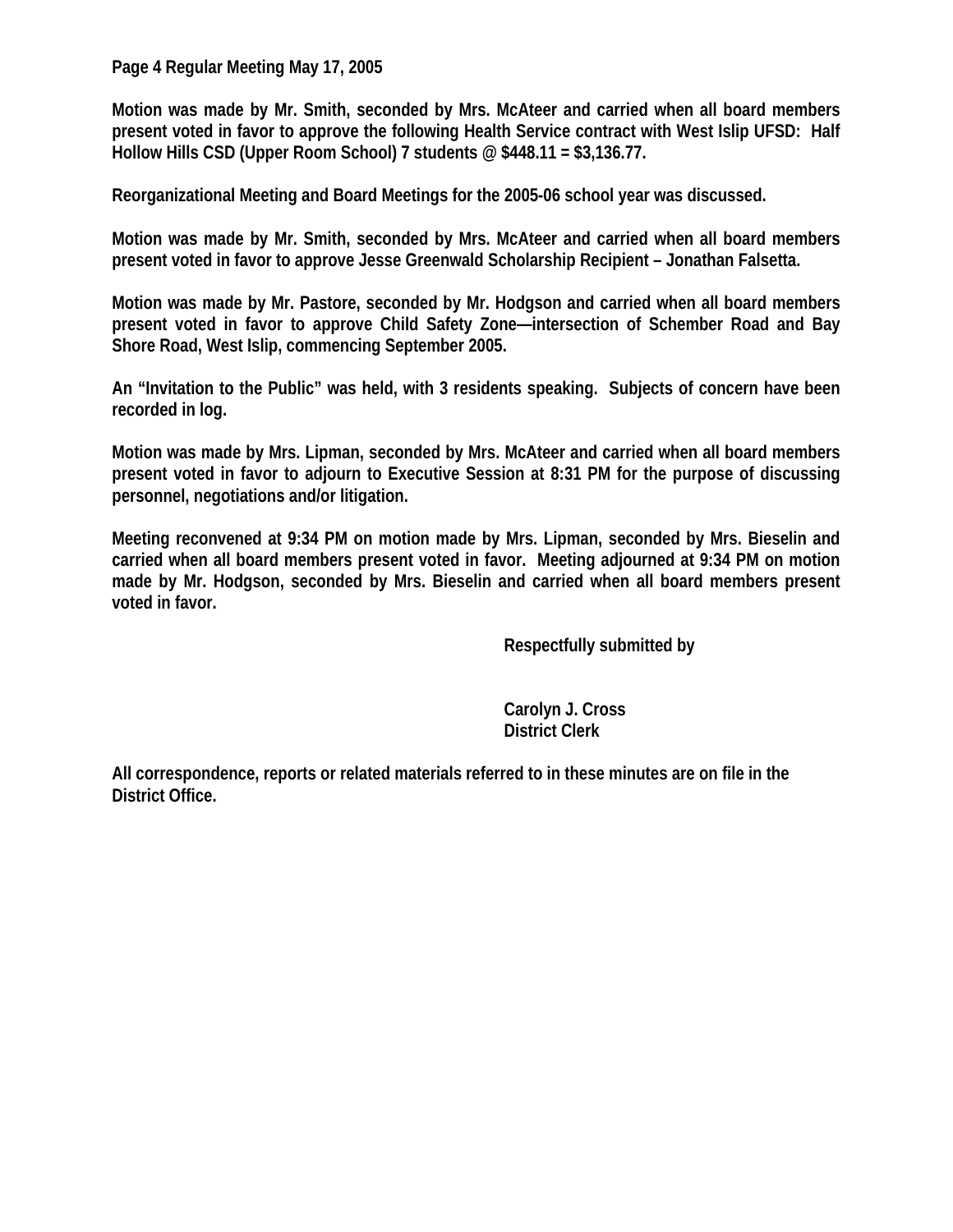## **ANNUAL MEETING OF THE WEST ISLIP BOARD OF EDUCATION**

**May 17, 2005—High School** 

**The meeting was called to order at 10:00 AM, when the polls were declared open by District Clerk/Chairperson Carolyn J. Cross.** 

**At 10:00 PM, polls were closed and results were as follows:** 

|                   | 2788                                                                                                                  |
|-------------------|-----------------------------------------------------------------------------------------------------------------------|
|                   |                                                                                                                       |
| Gordon Hodgson    |                                                                                                                       |
|                   | 2652                                                                                                                  |
| Yes               | 2792                                                                                                                  |
| No                | 2680                                                                                                                  |
| <b>Blank</b>      | 45                                                                                                                    |
| <b>Total Vote</b> | 5517                                                                                                                  |
|                   | For the Seat of Sharon Bieselin:<br><b>Sharon Bieselin</b><br>For the Seat of Gordon Hodgson:<br><b>Barbara Heine</b> |

**The meeting was adjourned at 10:40 PM.** 

 **Respectfully submitted by** 

 **Carolyn J. Cross District Clerk**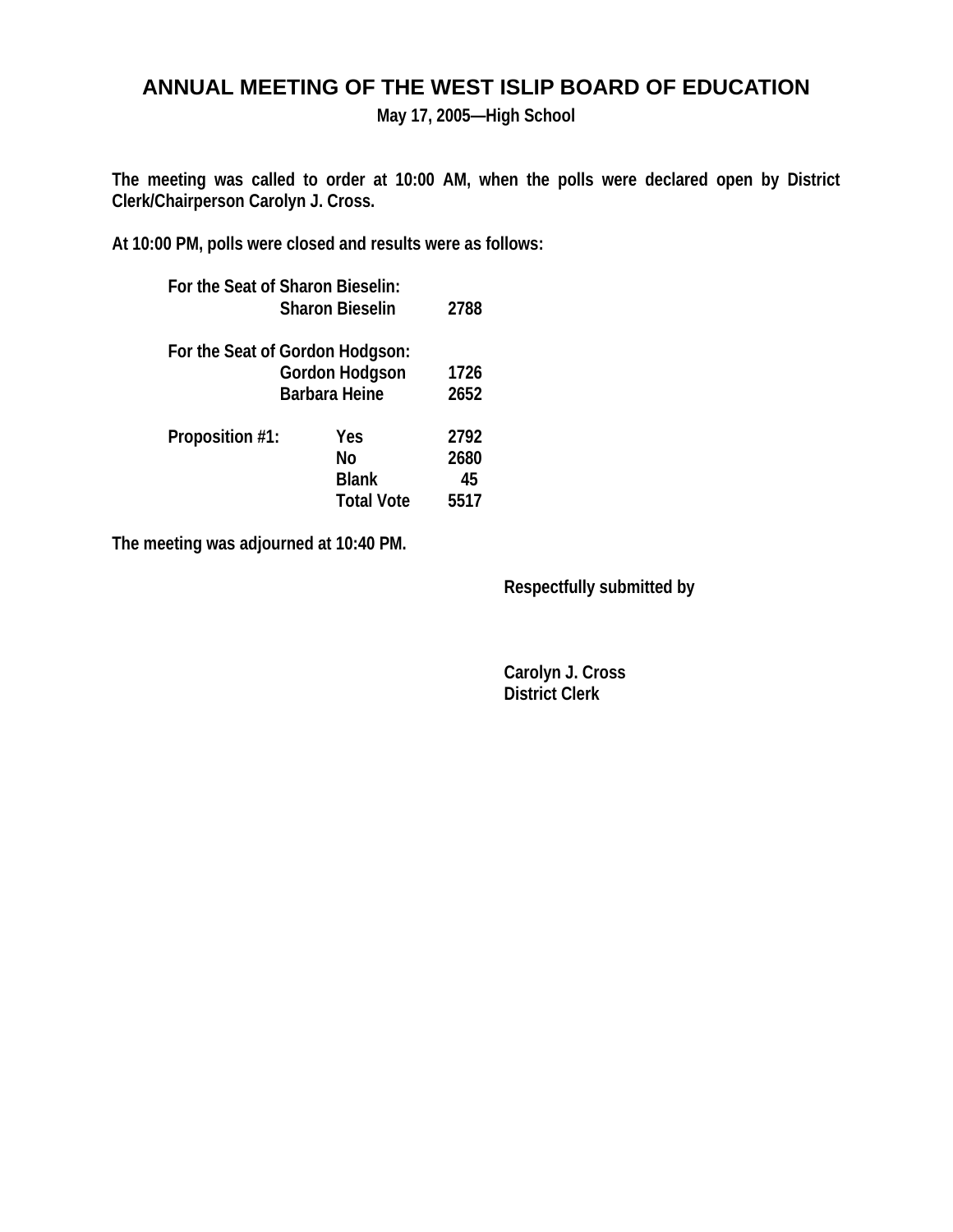#### **SPECIAL MEETING OF THE BOARD OF EDUCATION May 26, 2005—District Office President Kevin Micucci, Presiding**

**PRESENT: Mr. Micucci, Mr. Smith, Mrs. Bieselin, Mr. Hodgson, Mrs. Lipman, Mrs. McAteer, Mr. Pastore Administrators: Dr. Blau, Mr. Stern, Mr. Zocchia** 

**Attorney: Mr. Volz** 

**The meeting was called to order at 7:36 PM, followed by the Pledge. Motion was made by Mr. Smith, seconded by Mrs. Lipman and carried when all board members present voted in favor to adjourn to Executive Session at 7:38 PM for the purpose of discussing personnel, negotiations and/or litigation.** 

**Meeting reconvened at 9:35 PM on motion made by Mr. Smith, seconded by Mrs. Lipman and carried when all board members present voted in favor.** 

**Discussion items: Mr. Stern presented New York State Report Card; Center Moriches Position Paper. Motion was made by Mrs. Lipman, seconded by Mr. Hodgson and carried when all board members present voted in favor to support Center Moriches School District's position paper, re: state law governing austerity expenditures and preservation of instructional programs.** 

**Motion was made by Mr. Hodgson, seconded by Mr. Smith and carried when all board members present voted in favor to approve date for Organizational Meeting: July 7, 2005.** 

**Motion was made by Mrs. Bieselin, seconded by Mrs. Lipman and carried when all board members present voted in favor to waive Second Reading for File 7130: Attendance Areas (revision). Motion was made by Mr. Hodgson, seconded by Mrs. McAteer and carried when all board members present voted in favor to adopt File 7130: Attendance Areas (revision), after First Reading.** 

**Motion was made by Mr. Hodgson, seconded by Mr. Pastore and carried when all board members present voted in favor to approve Memorandum of Agreement with UPSEU, re: employee "A" named in Executive Session.** 

**Motion was made by Mr. Hodgson, seconded by Mr. Smith and carried when all board members present voted in favor to approve CLASSIFIED CIVIL SERVICE: Establishment of Positions: BE IT RESOLVED, that upon the recommendation of the Superintendent of Schools, the following Civil Service positions in the West Islip School District be established as follows, effective July 1, 2005:** 

| Area                            | <b>Number of Positions</b> |
|---------------------------------|----------------------------|
| <b>Administrative Assistant</b> |                            |
| <b>Secretarial Assistant</b>    |                            |

**and the following Civil Service position in the West Islip School District be established as follows, effective July 23, 2005:** 

| Area                               | <b>Number of Positions</b> |
|------------------------------------|----------------------------|
| Senior Account Clerk, Confidential |                            |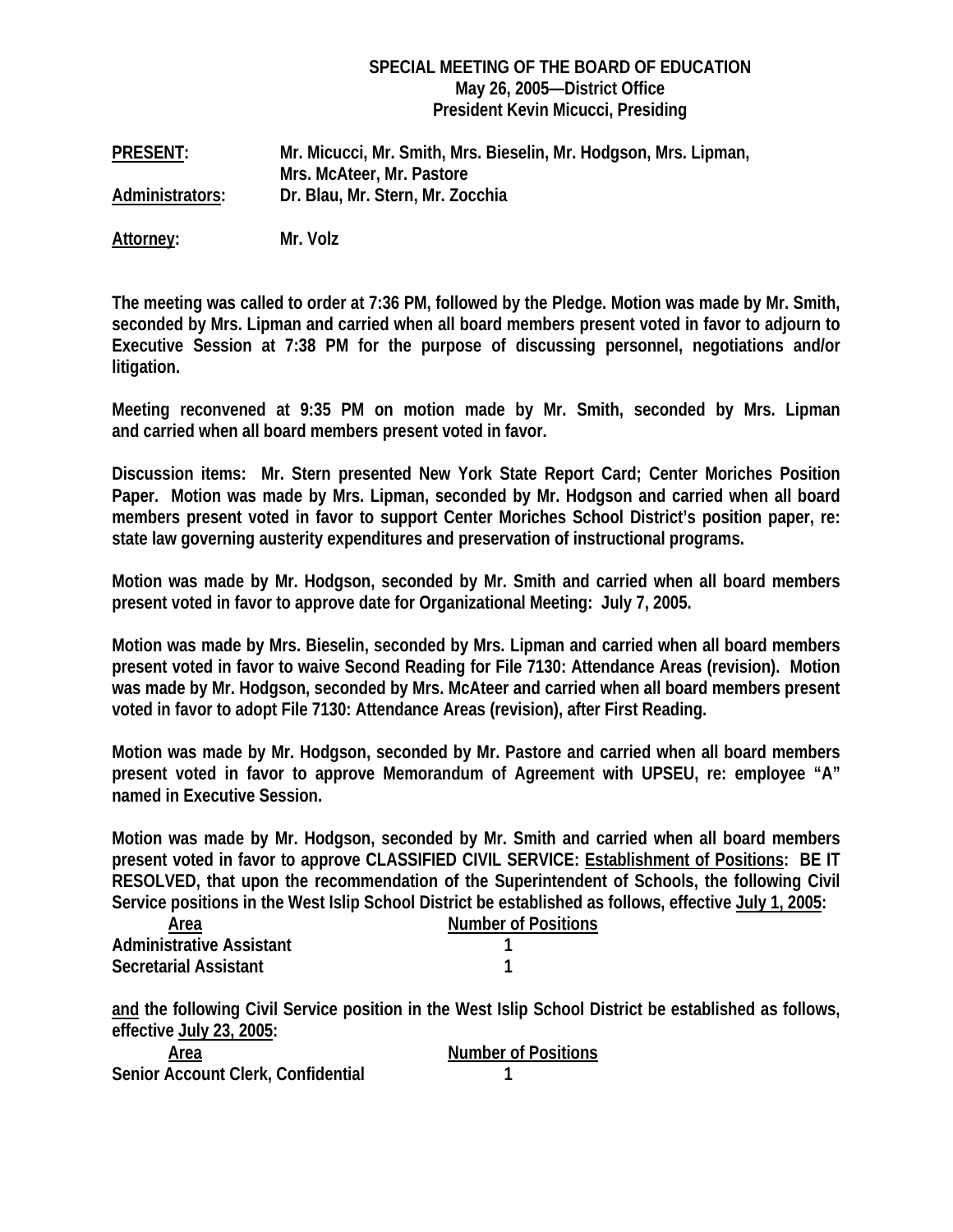**Page 2 Special Meeting May 26, 2005** 

**Motion was made by Mr. Smith, seconded by Mrs. McAteer and carried when all board members present voted in favor to approve salary adjustments, for non-represented employees, effective July 1, 2005, as follows: Confidential Employees: Maria Bacchi \$31,708; Mary Hock \$43,193; Jeanne Koeper \$68,597; Barbara Duffy \$56,430; June Mellon \$77,707; Senior Account Clerk (to be named) + \$1500 stipend in salary.** 

**Motion was made by Mrs. Lipman, seconded by Mrs. McAteer and carried when all board members present voted in favor to approve revised Terms & Conditions of Employment for Computer Technicians.** 

**Motion was made by Mrs. Lipman, seconded by Mr. Smith and carried when all board members present voted in favor to approve doubling salary and hours for Marie Alleva, Internal Auditor (to 30 hours weekly).** 

**Motion was made by Mrs. McAteer, seconded by Mr. Smith and carried when all board members present voted in favor to approve benefits for Internal Auditor, Marie Alleva: 20% of Health insurance paid by employee, proportional sick and vacation days (4/5), as listed in clerical contract.** 

**Motion was made by Mr. Smith, seconded by Mrs. McAteer and carried when all board members present voted in favor to adjourn to Super Executive Session at 9:40 PM.** 

**Meeting reconvened and adjourned at 9:57 PM on motion made by Mrs. McAteer, seconded by Mr. Pastore and carried when all board members present voted in favor.** 

 **Respectfully submitted by** 

 **Carolyn J. Cross District Clerk** 

**All correspondence, reports or related materials referred to in these minutes are on file in the District Office.**